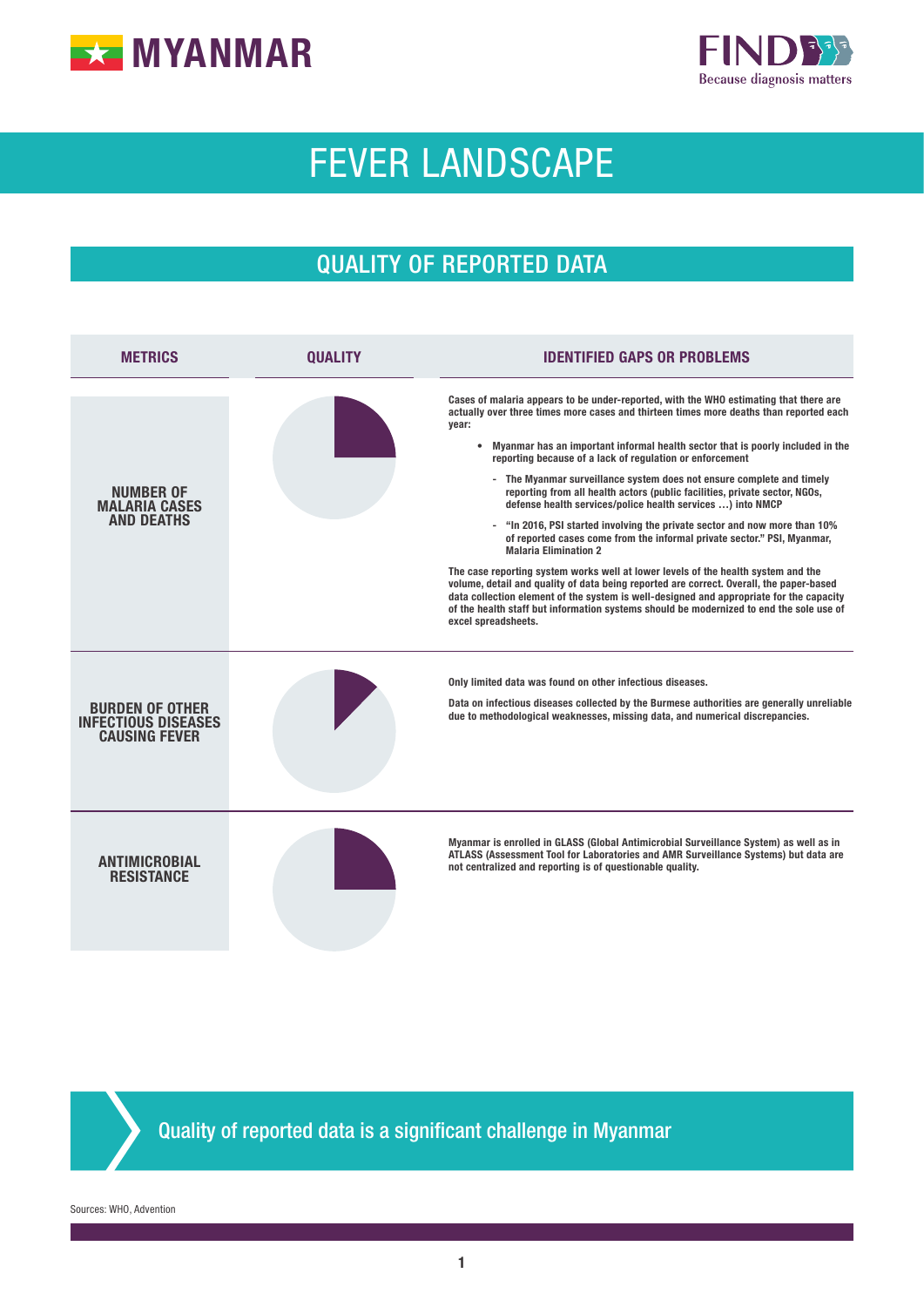



### FOCUS ON MALARIA SITUATION

### API\* OF Pf (2016)

API\* OF Pv (2016)







API: ANNUAL PARASITE INCIDENCE

### TEST POSITIVITY IN PUBLIC HOSPITALS

| Governmental data                                                | 2005      | 2010      | 2015     |
|------------------------------------------------------------------|-----------|-----------|----------|
| <b>Share of suspected</b><br>cases tested<br>(RDT or microscopy) | $~1.58\%$ | $~180\%$  | $~100\%$ |
| <b>Test positivity</b><br>(RDT or microscopy)                    | $~1.35\%$ | $~1.35\%$ | $~10\%$  |

GOVERNMENTAL DATA

#### MALARIA EPIDEMIOLOGICAL PROFILE (2016)

| Parasite<br>prevalence per<br>1,000 (2015)       |                                            | ا>                                                   |                                                                |  |  |
|--------------------------------------------------|--------------------------------------------|------------------------------------------------------|----------------------------------------------------------------|--|--|
| <b>Population in</b><br>area:                    | <b>Malaria</b> free                        | Low<br>transmission<br>(0-1 case per<br>$1,000$ pop) | <b>High</b><br>transmission<br>$($ >1 case per<br>$1,000$ pop) |  |  |
|                                                  | 21.8M<br>(40%)                             | 23.6M<br>(44%)                                       | 8.5M<br>(16%)                                                  |  |  |
| <b>Major</b><br>plasmodium<br>species            | <b>P. falciparum: 66% ; P. vivax: 34%</b>  |                                                      |                                                                |  |  |
| <b>Drug resistant</b><br>malaria                 | Yes in some areas, mostly along the border |                                                      |                                                                |  |  |
| <b>Estimated tested</b><br>cases                 | 664K                                       |                                                      |                                                                |  |  |
| Reported<br>confirmed cases<br>(health facility) | <b>78K</b>                                 |                                                      |                                                                |  |  |
| Estimated cases*                                 | 240K [170K-340K]                           |                                                      |                                                                |  |  |
| <b>Reported deaths</b>                           | 37                                         |                                                      |                                                                |  |  |
| Estimated deaths*                                |                                            | 490 [27-980]                                         |                                                                |  |  |

60% of the population of Myanmar is living in an at-risk transmission zone

While the reported positive rate dramatically decreased between 2010-2015, the reported share of suspected cases tested was close to 100% in 2015

Note: (\*) estimated by the WHO. Sources: WHO, Advention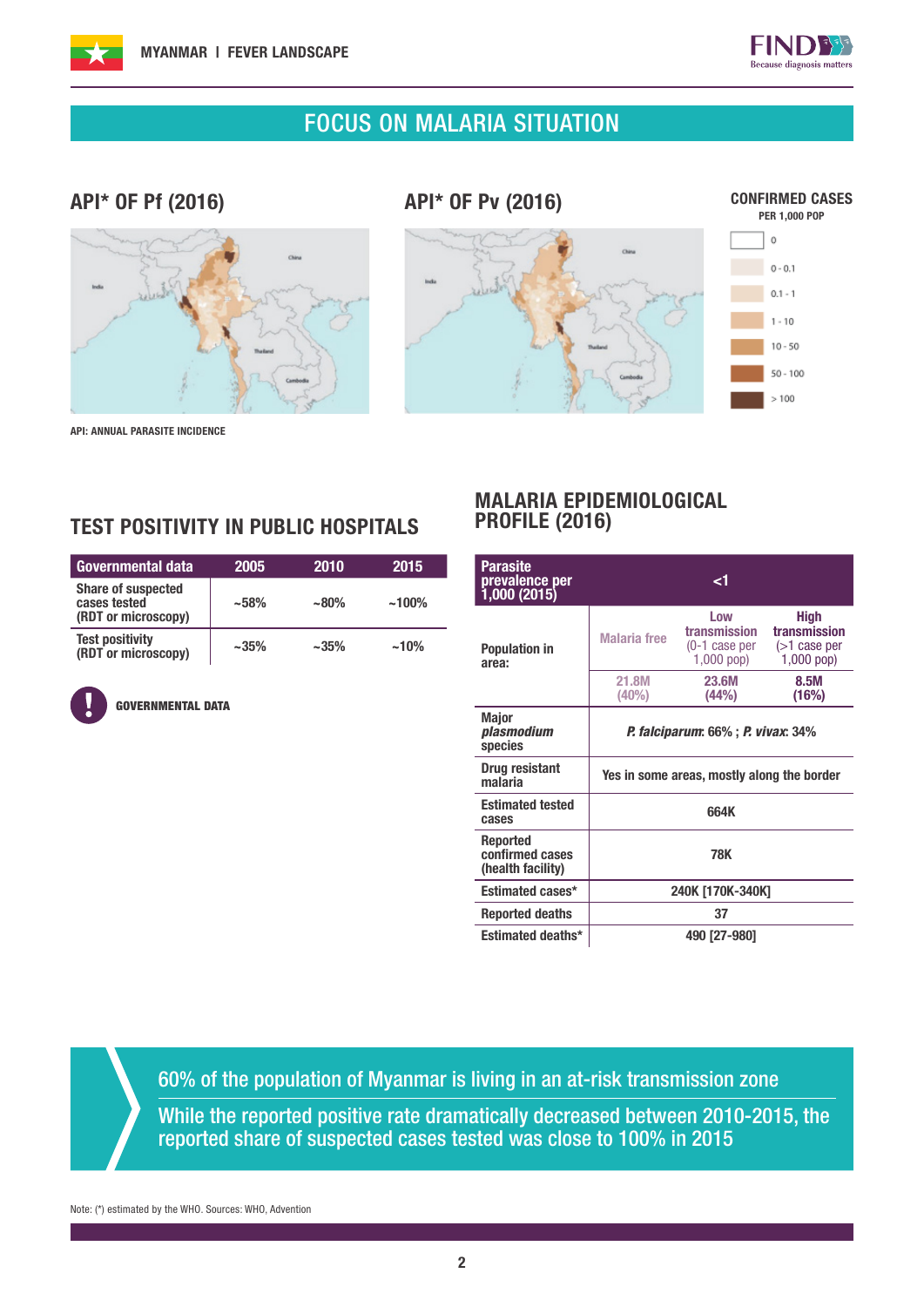

# NATIONAL MALARIA STRATEGY PLAN AND SURVEILLANCE

 $\begin{bmatrix} 1 & 1 \\ 1 & 1 \end{bmatrix}$ ause diagnosis matters

|                                                                     | <b>DECISION-MAKERS</b>                                                 | <b>OTHER MALARIA</b><br>INFLUENCERS<br>(LOCAL)                                                                                                                                                                                                                                                                                                                                                                                                                                                                                                                                                                                                                                                                                                                                | OTHER MALARIA<br>INFLUENCERS<br>(INTERNATIONAL)                                                                                                                                                      |  |  |  |
|---------------------------------------------------------------------|------------------------------------------------------------------------|-------------------------------------------------------------------------------------------------------------------------------------------------------------------------------------------------------------------------------------------------------------------------------------------------------------------------------------------------------------------------------------------------------------------------------------------------------------------------------------------------------------------------------------------------------------------------------------------------------------------------------------------------------------------------------------------------------------------------------------------------------------------------------|------------------------------------------------------------------------------------------------------------------------------------------------------------------------------------------------------|--|--|--|
| <b>NATIONAL</b><br><b>MALARIA</b><br><b>STRATEGY</b><br><b>PLAN</b> | <b>MoHS</b><br><b>Vector Borne Disease Control Unit</b><br><b>NMCP</b> | Asian Collaborative Training Network for<br>Malaria (ACTMalaria)<br><b>Myanmar Medical Association</b><br><b>Asian Development Bank</b>                                                                                                                                                                                                                                                                                                                                                                                                                                                                                                                                                                                                                                       | <b>World Health</b><br><b>G</b> The Global Fund<br><b>Organization</b><br>unicef <sup>®</sup><br>malaria<br>DSI<br>consortium<br><b>GOV.UK</b><br><b>BILL&amp;MELINDA</b><br><b>GATES</b> foundation |  |  |  |
|                                                                     |                                                                        |                                                                                                                                                                                                                                                                                                                                                                                                                                                                                                                                                                                                                                                                                                                                                                               | <b>DEID</b> International                                                                                                                                                                            |  |  |  |
|                                                                     | <b>TARGET</b>                                                          | By 2020 – reduce the incidence of malaria to less than one case per $1,000$ population<br>at-risk in all states/region<br>By 2025 – interrupt transmission of and eliminate indigenous Pf<br>By 2030 – eliminate all indigenous malaria in a phased manner and prevent the<br>re-establishment of local malaria transmission due to importation in all areas where it has<br>been eliminated                                                                                                                                                                                                                                                                                                                                                                                  |                                                                                                                                                                                                      |  |  |  |
|                                                                     | <b>KEY INTERVENTIONS</b><br><b>TO ACHIEVE TARGET</b>                   | Provide universal coverage for diagnosis and treatment in health facilities and at<br>community level<br>Reduce the parasite reservoir through effective radical treatment of all cases<br>Focus on detecting, protecting, and providing access to diagnosis and treatment for<br>priority population groups<br>Detect and treat asymptomatic parasite carriers by screening appropriate populations<br>using rapid and highly sensitive diagnostic tools<br>Reinforce and scale up quality microscopy and access to quality assured RDTs<br>Strengthen malaria programme management, to ensure that it is operating optimally at all<br>levels of the health system<br>Engage formal and informal private sectors to improve the availability of quality-assured<br>products |                                                                                                                                                                                                      |  |  |  |
|                                                                     |                                                                        |                                                                                                                                                                                                                                                                                                                                                                                                                                                                                                                                                                                                                                                                                                                                                                               |                                                                                                                                                                                                      |  |  |  |

MALARIA **SURVEILLANCE**  The surveillance system is transitioning to District Health Information System 2 (DHIS-2) for routine reporting, Demographic Health Survey, and Malaria Indicator Survey

The goal is the Integration of malaria data from public, private, NGOs and community sectors into one comprehensive national malaria information system

Systematic data collection and data transmission have been reinforced throughout the training of NMCP staff as well as of basic health staff in surveillance and computer literacy



Sources: WHO, PMI, Advention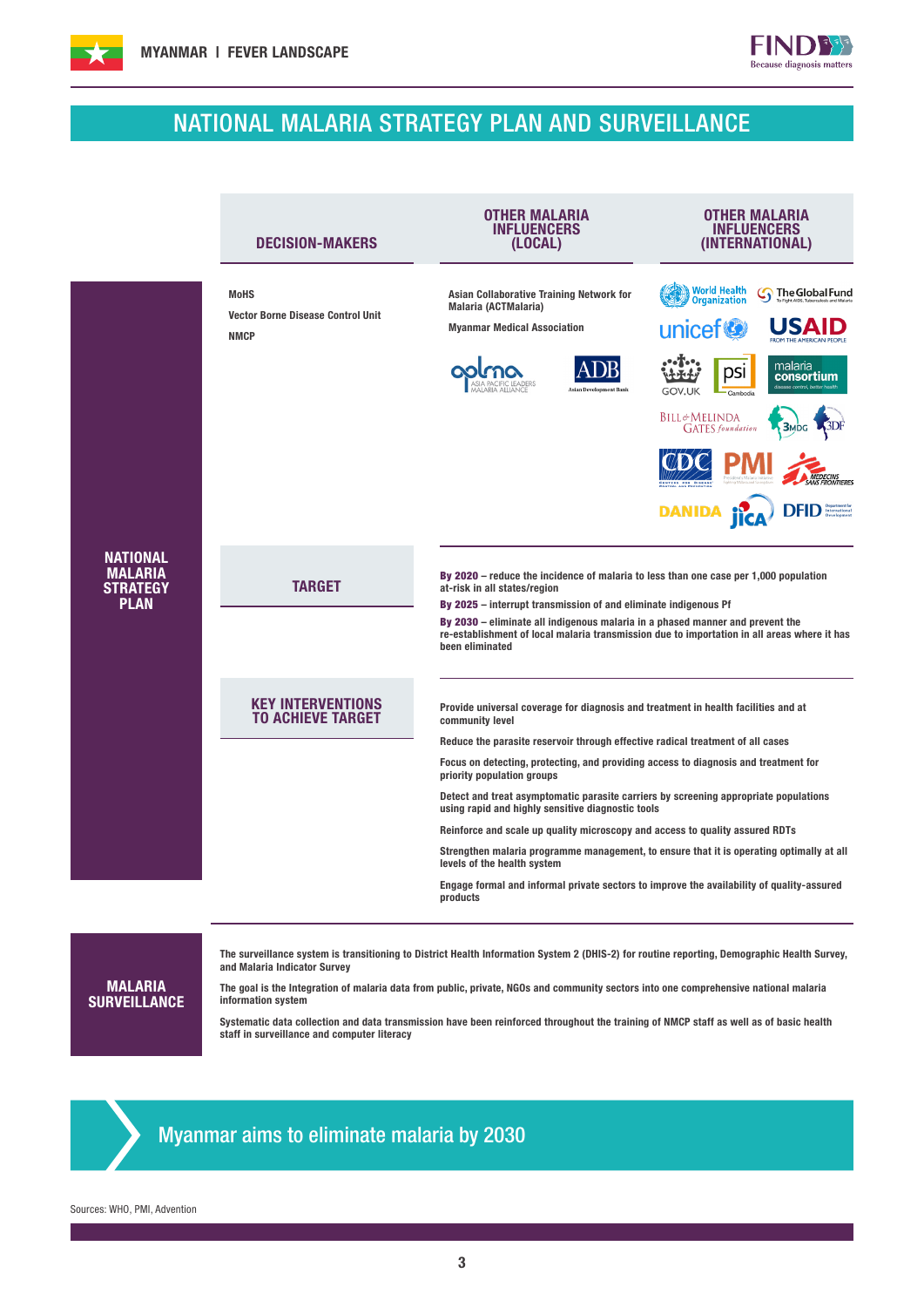



**FIND33** Because diagnosis matters

|                                          |                                                                 | <b>PRIORITY COUNTRIES*</b> |                 |                  |                         |                                   |                |                |
|------------------------------------------|-----------------------------------------------------------------|----------------------------|-----------------|------------------|-------------------------|-----------------------------------|----------------|----------------|
|                                          |                                                                 | ★<br><b>VIET NAM</b>       | <b>CAMBODIA</b> | <b>S. AFRICA</b> | $\odot$<br><b>INDIA</b> | $\mathfrak{C}$<br><b>PAKISTAN</b> | <b>MYANMAR</b> | THAILAND       |
|                                          | Parasite prevalence<br>per 1,000 population                     | <1                         |                 | <1               | <1                      | 1.7                               | $<$ 1          | <1             |
|                                          | <b>Population living in</b><br>malaria free area                | 25.1M<br>(26%)             | 4.7M<br>(29%)   | 51M<br>(90%)     | 87.9M<br>(7%)           | 3.3M<br>(2%)                      | 21.8M<br>(40%) | 34M<br>(50%)   |
| <b>MALARIA</b><br><b>EPIDEMIOLOGICAL</b> | <b>Population living in</b><br>low transmission area            | 63.9M<br>(67%)             | 3.6M<br>(23%)   | 3.4M<br>(6%)     | 1,100M<br>(81%)         | 136.7M<br>(69%)                   | 23.6M<br>(44%) | 28.5M<br>(42%) |
| <b>PROFILE</b>                           | <b>Population living in</b><br>high transmission area           | 25.1M<br>(7%)              | 7.7M<br>(48%)   | 2.3M<br>(4%)     | 162.5M<br>(12%)         | 57M<br>(29%)                      | 8.5M<br>(16%)  | 5.4M<br>(8%)   |
|                                          | <b>Proportion of</b><br>P. falciparum                           | 64%                        | 58%             | 90%              | 62%                     | 21%                               | 66%            | 42%            |
|                                          | Proportion of P. vivax                                          | 35%                        | 41%             | 5%               | 37%                     | 78%                               | 34%            | 58%            |
|                                          |                                                                 |                            |                 |                  |                         |                                   |                |                |
|                                          | <b>Country's reported</b><br>tested cases                       | 2.6M                       | <b>168K</b>     | <b>56K</b>       | <b>125M</b>             | 6.5M                              | 664K           | 1.1M           |
|                                          | <b>Country's reported</b><br>confirmed cases                    | 4.5K                       | <b>36K</b>      | 22K              | 0.8M                    | 351K                              | <b>78K</b>     | 8K             |
| <b>MALARIA CASES</b><br><b>AND DEATH</b> | <b>WHO's estimated</b><br>cases                                 | 5.5K                       | <b>208K</b>     | 22.5K            | 9.6M                    | 956K                              | <b>240K</b>    | 52K            |
|                                          | <b>Country's reported</b><br>deaths                             | 6                          | 1               | 301              | 0.2K                    | 113                               | 37             | 33             |
|                                          | <b>WHO's estimated</b><br>deaths                                | 9                          | 345             | 274              | 16.7K                   | 805                               | 490            | $50$           |
|                                          |                                                                 |                            |                 |                  |                         |                                   |                |                |
| <b>AMR</b><br><b>LANDSCAPE</b>           | <b>Average DDD**/person</b><br>in 2015<br>(Avg in LMICs is 4.9) | 11.5                       |                 | 9.2              | 4.9                     | 7.1                               |                | 6.7            |
|                                          | <b>Endorsement of the</b><br><b>AMR National Plan</b>           | 2013                       | 2014            | 2014             | 2017                    | 2017                              | 2017           | 2016           |

Notes: (\*) Last available year; (\*\*) Defined Daily Dose allowing for cross-country comparison. Sources: WHO, World Bank, GF, interviews, Advention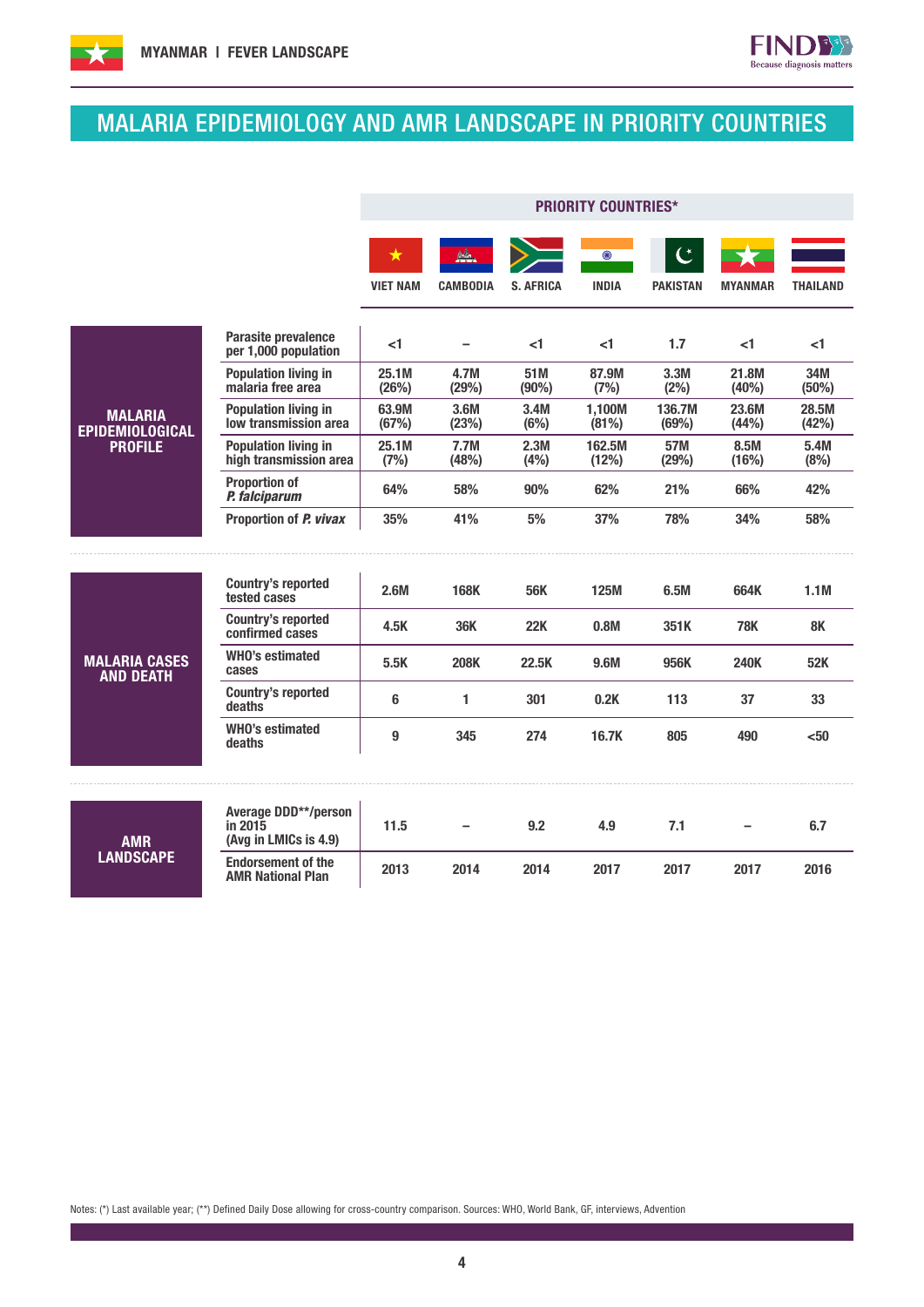



# OTHER INFECTIOUS DISEASES CAUSING FEVER

|                                                                    | <b>ENDEMICITY</b>                                                         | <b>SURVEILLANCE</b><br>Œ<br>Ð<br><b>SYSTEMS</b>                                              | <b>CASES</b><br><b>PER YEAR*</b> | <b>INTEREST</b><br><b>FOR AN RDT</b>                                     |
|--------------------------------------------------------------------|---------------------------------------------------------------------------|----------------------------------------------------------------------------------------------|----------------------------------|--------------------------------------------------------------------------|
| <b>Denaue</b><br>Dengue virus                                      | <b>Fndemic in</b><br>all regions                                          | <b>National detection</b><br>programme with<br>referent laboratories in<br>each region       | <30K                             | <b>Strong demand for</b><br>an RDT targeting a<br>common pathogen        |
| Chikungunya<br>Chikungunya virus                                   | <b>Probably endemic</b><br>in all regions                                 | <b>Detection only possible</b><br>at the National Health<br><b>Laboratory</b>                | n.a.                             | <b>Moderate demand for</b><br>an RDT as the reported<br>case load is low |
| <b>Zika</b><br>Zika virus                                          | <b>Probably endemic</b><br>in all regions                                 | <b>Detection only possible</b><br>at the National Health<br><b>Laboratory</b>                | n.a.                             | <b>Moderate demand for</b><br>an RDT as the reported<br>case load is low |
| <b>Melioidosis</b><br><b>Burkholderia</b><br>pseudomallei bacteria | <b>Local transmission</b><br>confirmed, possibly<br>endemic, lack of data | No formal surveillance<br>system, referral of<br>clinical diagnoses to<br>region authorities | < 100                            | <b>Moderate demand for</b><br>an RDT as the reported<br>case load is low |
| <b>Leptospirosis</b><br>Leptospira genus<br>hacteria               | <b>Local transmission</b><br>confirmed, possibly<br>endemic, lack of data | No formal surveillance<br>system                                                             | n.a.                             | Low demand for an<br>RDT as the pathogen's<br>endemicity is<br>uncertain |
| <b>Scrub typhus</b><br>Orientia tsutsugamushi<br>bacteria          | <b>Local transmission</b><br>confirmed, possibly<br>endemic, lack of data | No formal surveillance<br>system                                                             | n.a.                             | Low demand for an<br>RDT as the pathogen's<br>endemicity is<br>uncertain |
| <b>Murine typhus</b><br>Rickettsia typhi<br>bacteria               | <b>Local transmission</b><br>confirmed, possibly<br>endemic, lack of data | No formal surveillance<br>system                                                             | n.a.                             | Low demand for an<br>RDT as the pathogen's<br>endemicity is<br>uncertain |

A wide range of infectious pathogens causing febrile illnesses are endemic in Myanmar

However, very limited surveillance and low reported case load limit interest in RDTs for most pathogens